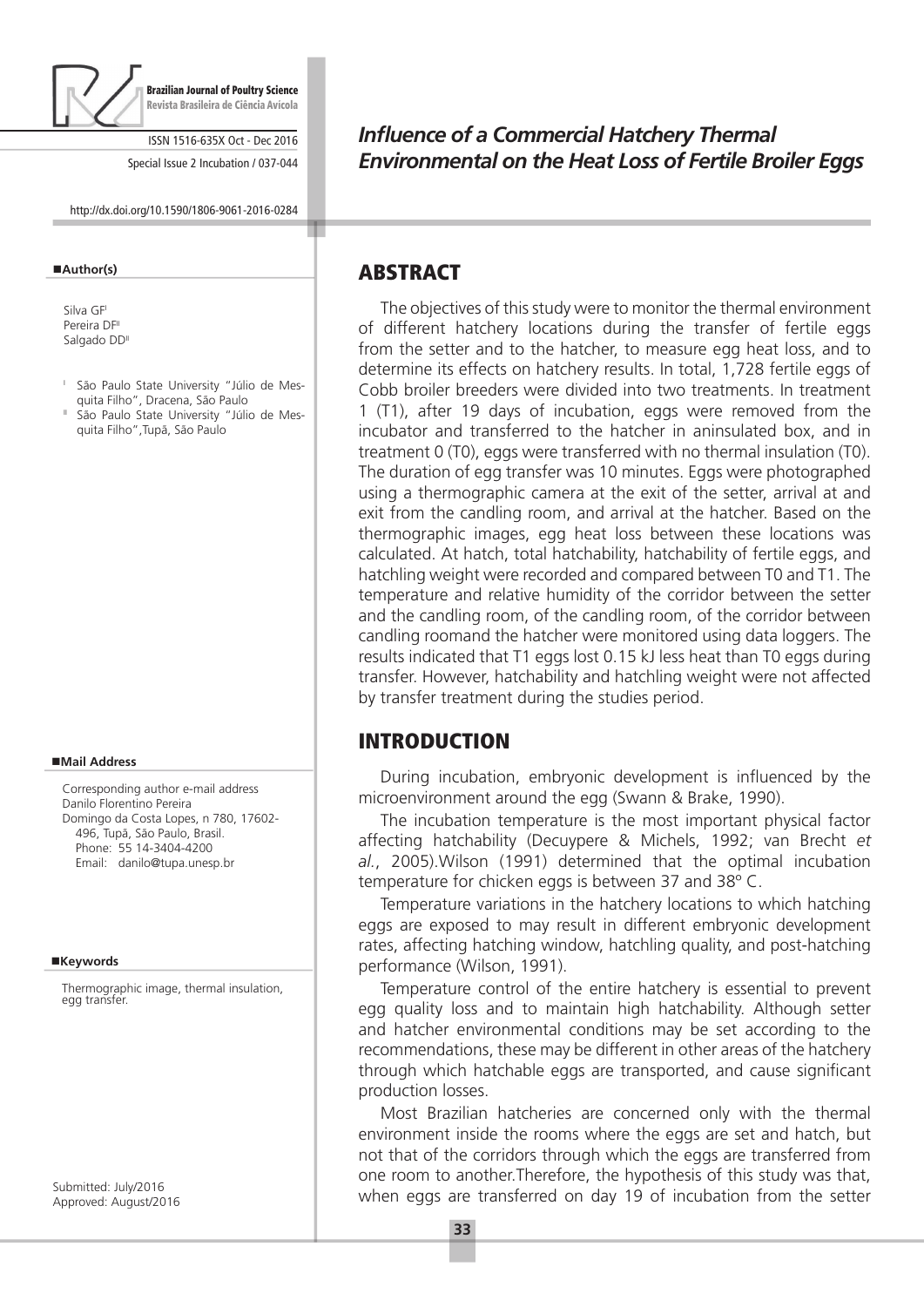

to the candling and vaccination room and then to the hatchers, eggs lose heat to the environment, which may affect total hatchability, hatchability of fertile eggs, and hatchling weight.

The objective of this study was to monitor the temperature and relative humidity in the locations through which eggs are transported when transferred from the setter to the hatcher, to calculate egg heat loss during transfer, and to evaluate the influence of this heat loss on incubation efficiency.

## MATERIALS AND METHODS

The experiment was carried out in a commercial hatchery located in Amparo, state of São Paulo, Brazil, between March and April, 2015.

Hatchery facilities are large, with a production capacity of seven million day-old chicks per 30-day production cycle. Figure 1 shows the rooms where the eggs pass from arrival at the hatchery until hatch.



**Figure 1** – Egg route from reception to chick dispatch. The arrows and the frame in red indicate the locations monitoredduring the experiment.

All hatchery rooms, except for the candling room, are equipped with air-conditioning systems. However, none of the corridors through which eggs are transferred from one room to the other have air conditioning. Therefore, whenever eggs transferred between rooms, they are exposed to inadequate temperature and RH.

The arrows in Figure 1 show the corridors through which eggs are transported between rooms. The arrows and the table represent the locations monitored in the experiment, which are considered the most critical, because embryos are already developing when pass through them and therefore, require adequate temperature and humidity conditions.

In total, 18 setter trays, each with randomly-chosen 96 fertile laid by Cobb broiler breeders reared under similar conditions were used. Three setter trays were

evaluated per transfer treatment, with three replicates (trays) each.

The experimental eggs were randomly selected in the egg reception room after cracked, broken, round, and double-yolk eggs were removed.

The objective of the two transfer treatments was to monitor egg heat loss during transfer between the setter and the candling room, in the candling room, and from the candling room and the hatcher. In treatment T0, the experimental eggs followed the typical hatchery flow, that is, they were transferred between rooms in conventional trolleys with no thermal insulation. In treatment T1, the experimental eggs were transferred between rooms in aninsulated box, made of Styrofoam, which provided thermal insulation of the eggs from the external environment, aiming at preventing egg heat loss during transfer. Before T1 egg trays were placed inside the insulated box for transfer, the box remained opened for two minutes inside the setter to allow the heated air of the setter to fill the box, creating a microclimate similar to that of the setter.

All experimental eggs were submitted to identical incubation conditions until day 19 of incubation, at 37.2 °C and 60% relative air humidity (Allcroft, 1964). On day 19, one egg tray per treatment at a time was removed from setter and transferred to the candling room, where infertile eggs were removed, *in-ovo* vaccination was performed, and eggs were transferred from the setter trays to the hatcher baskets. These procedures were fast, but the room environment was not controlled, exposing the eggs to the risk of experiencing temperature changes.

After the candling room, hatcher baskets with T0 and T1 eggs were transferred to the hatcher, where they remained for two days at 36 ºC and 65% relative humidity.

The time interval of each transfer of T0 and T1 eggs between tray removal from the setter and basket placement in the hatcher was 10 min, during which T0 eggs remained without thermal insulation.

At hatch, hatchlings were transferred to the chickprocessing room, where they were weighed and counted to calculate total hatchability (number of chicks/number of incubated eggs) and hatchability of fertile eggs (number of chicks/number of fertile eggs).

Unhatched eggs were opened and submitted to embryo diagnosis. The following causes of hatch failure were determined: infertile eggs; embryo mortality between days 0 to 7, 8 to 18, and 19 to 21 of incubation; pipped and alive; pipped and dead;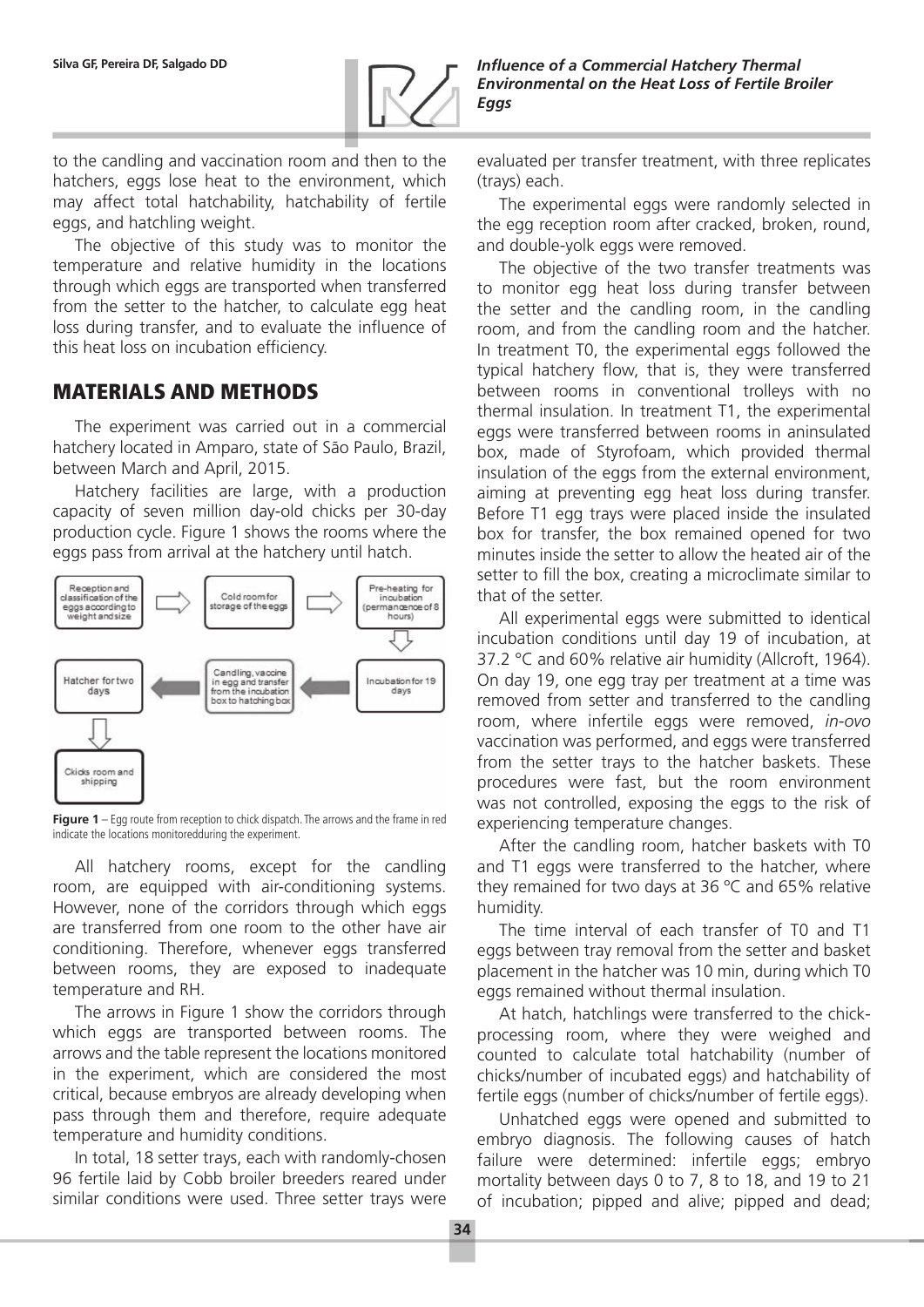

**Silva GF, Pereira DF, Salgado DD** *Influence of a Commercial Hatchery Thermal Environmental on the Heat Loss of Fertile Broiler Eggs*

eggs cracked during incubation; eggs cracked during transfer; contaminated eggs; embryo abnormalities; wing malposition; hemorrhagic embryos; head opposite to the air chamber.

Egg surface temperature was measured using thermographic camera (Testo® 875i) for subsequent calculation of egg heat loss. Images of the entire egg tray were recorded.With the aid of TESTO IRSoft® software, 16 temperature points of each image were randomly selected (Figure 2).

Thermographic images of each egg tray were recorded four times: immediately before removal from the setter, arrival at the candling room, exit from the candling room, and arrival at the hatcher. Recordings were made at these specific times because these are the most likely moments of heat loss during the transfer from the setter to the hatcher, as the eggs leave a warm room to be processed in a room with no temperature control (candling room).



**Figure 2** – Actual and thermographic images of an egg tray of treatment T0, third replicate at arrival in the candling room.

Egg heat loss was calculated according to the following equation:

$$
Q = m.c. (T_f - T_i) \tag{Eq. 1}
$$

Where:  $m =$  average egg mass (kg),  $c =$  coefficient of egg specific heat  $(1.67 \text{ kJ/kg})$ , Ti and Tf = initial and final egg temperatures during transfer.

The final and initial temperatures corresponded to:

- Arrival at candling room and removal from the setter (location I);
- Exit from the candling room and arrival at the candling room (location II);
- Arrival at the hatcher and exit from the candling room (location III).

The thermal environment of selected locations (Figure 1) was monitored during the entire experimental period, using data loggers (model Hobo U12-013, Onset®).The equipment was set to record the following variables every 30 min: dry bulb temperature  $(\pm 0.4 \degree C)$ and air relative humidity  $(\pm 2.5\%)$ .

According to Menezes (2010), temperature and air relative humidity ranges at the evaluated locations should be 35.7-38.2 ºC and 50-65%. These are ranges considered adequate for the setter and the hatcher, and as during transfer, embryos are still developing, the eggs require the same thermal conditions provided in the setter and in the hatcher. The values outside these limits were considered Critical Control Points.

A completely randomized experimental design was applied with two treatments. Heat loss, total hatchability, hatchability of fertile eggs, and hatchlingweight data were submitted to analysis of variance at 95% confidence level, using Minitab 17® statistical software.

Embryo diagnosis results were not compared between T0 and T1, and were only used for the determination of the main reasons of hatch failure.

# RESULTS AND DISCUSSION

The temperatures measured at the three locations in the hatchery were below the recommendations (35.7  $\degree$ C to 38.2  $\degree$ C), as shown in Figures 3 (A), 4 (A), and 5 (A). This reduction in temperature in the main rooms of the hatchery where the eggs have already been heated and embryos are developing can be harmful to the embryo. According Decuypere & Michels (1992), the embryo begins to develop at 24 ºC, and incubation temperatures higher of 39 °C or below 30 °C can be lethal to the embryos.

The relative humidity (RH) recorded at the evaluated environments is shown in Figures 3 (B), 4 (B), and 5 (B) that show that RH was only adequate (50-65%) in corridor between the setter and the candling room. In other locations, relative humidity was higher than that required for good embryonic development. According to Decuypere *et al.* (2003), low relative humidity levels result in excessive embryo water loss, causing hatch delay and mortality of embryos, which despite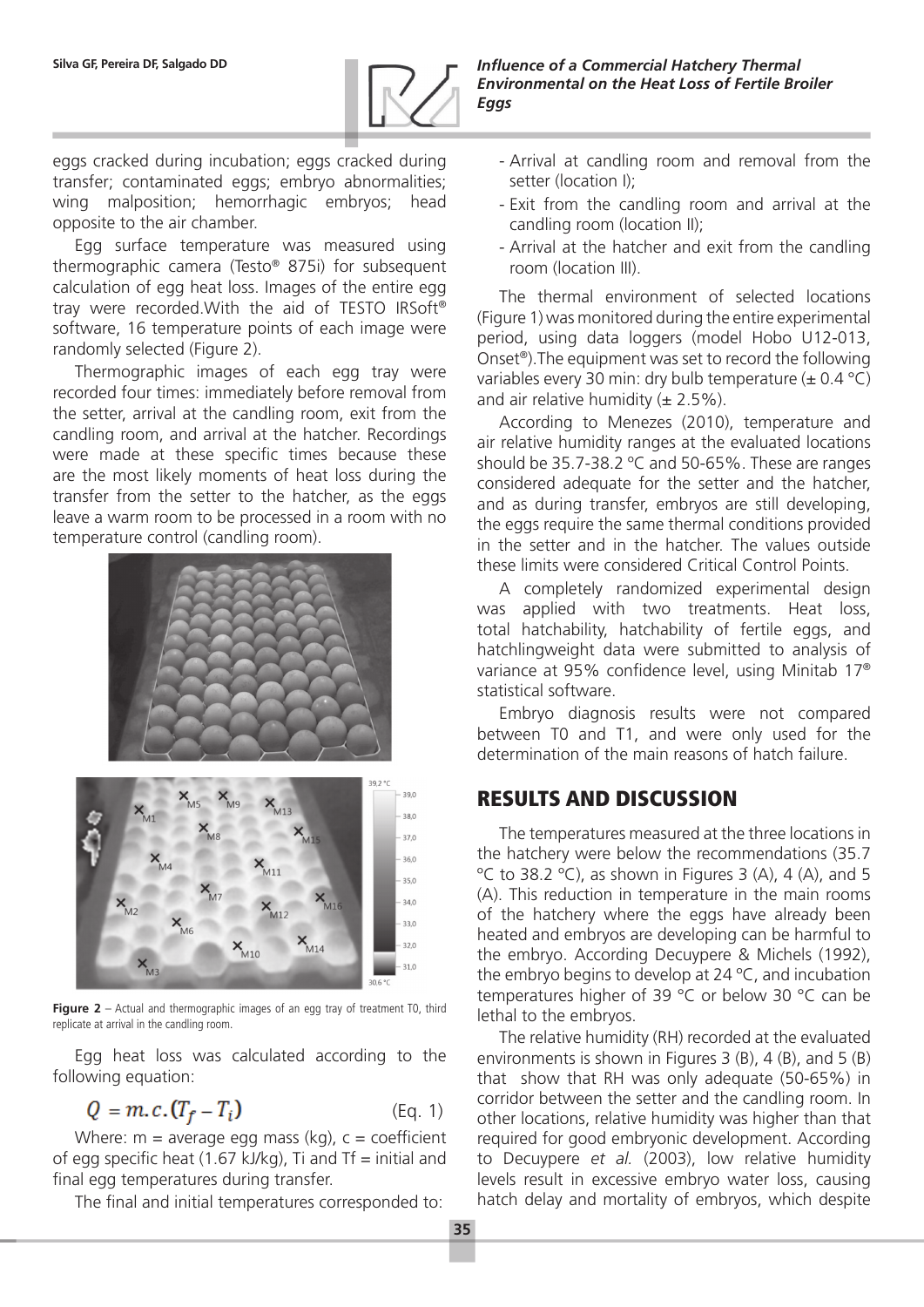

**Silva GF, Pereira DF, Salgado DD** *Influence of a Commercial Hatchery Thermal Environmental on the Heat Loss of Fertile Broiler Eggs*

being fully developed, are not able to hatch. On the other hand, if the relative humidity is too high, the embryos tend to hatch prematurely, before being fully developed. Decuypere *et al.* (2003) also point out that although hatchability is not severely affected by much greater RH variations compared with temperature, RH should be maintained within a certain range to ensure successful results.

In all evaluated locations, both the recorded temperature and RH values were characterized as critical control points. When outside the recommended range, corrective actions need to be applied.

The temperature in the evaluated locations was lower than that recommended because no means to ensure adequate environmental conditions during the transfer of eggs from one room to another, and









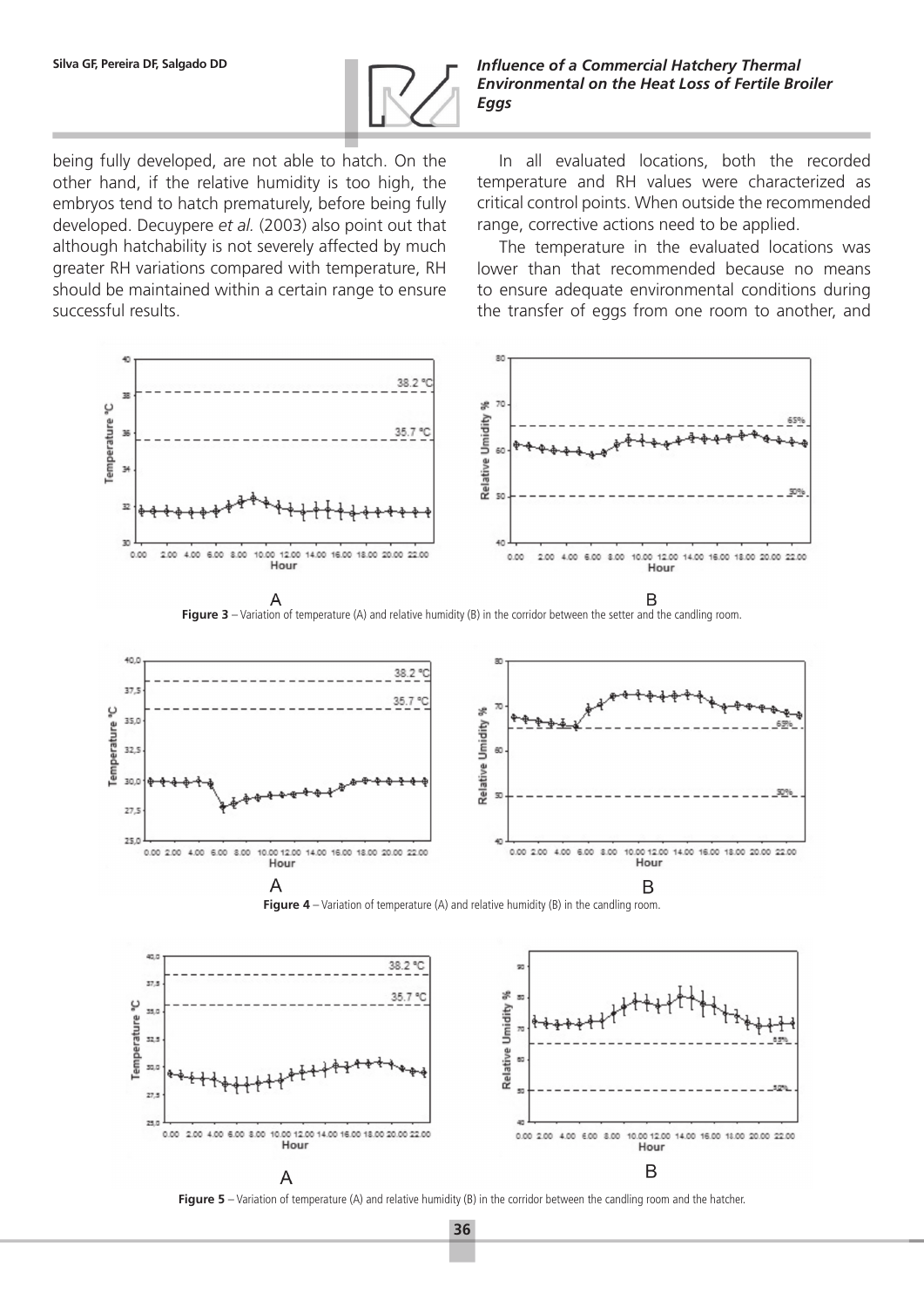

therefore, due to the lack of temperature control, eggs lose heat to the environment.

According to Baracho *et al.* (2010), incubation temperature the most important factor affecting embryo development. Relative humidity should be maintained within the recommended range, as deviations affect hatchling quality (Molenaar *et al.*, 2010). When the RH is above the optimal range during incubation, hatchling weight increases because excessive water is incorporated in the embryonic tissues, resulting in worse performance during the starter rearing phase (Bruzual *et al.*, 2000).

The route between the setter and the hatcher poses a risk due to egg heat loss. Accumulated egg heat loss was observed both in treatments T0 (without thermal insulation) and T1 (with thermal insulation) between removal from the setter and arrival at the candling room (location I), between arrival to and exit from the candling room (location II) and between the exit from the candling room and arrival at the hatcher (location III). This heat loss is shown in Figure 6.



**Figure 6** – Cumulative heat loss according to treatment, where I corresponds to the exit from the setter to arrival in the candling room; II from the arrival at to the exit from the candling room; III from exit from the candling room to arrival at the hatcher.

Figure 6 shows that the heat loss of T0 eggs between removal from the setter and arrival at the candling room (location I) was about three times higher than that of T1 eggs. During the candling procedure (location II), heat loss, characterized by the slope of the line connecting the two locations evaluated, was similar between treatments. During the transfer from the candling room to the hatcher (location III), T1 eggs lost less heat T0 eggs. These results demonstrate the thermal insulation efficiency of the insulated box used to transport T1 egg trays, which lost less heat than T0 eggs. During candling, heat loss was similar between treatments, which was expected since the eggs

were being handled under the same environmental temperature.

The results of the analysis of variance showed that T0 eggs lost more heat than T1 eggs (p<0.01). T1 eggs lost 0.15 kJ during the entire evaluated transfer route. Egg heat loss is dependent on the length of time of egg transfer between the rooms. In this study, the total time spent during the transfer from the setter to the hatcher was 10 minutes. The time usually spent by the company during transfer is longer, which means that, under practical conditions, the eggs lose significantly more heat than that calculated in this experiment (0.15 kJ). According to French (1997), broiler embryos are more sensitive to low than high temperatures, and their effect depend both on the degree of deviation and on the length of exposure.

The embryo starts to produce metabolic heat production by the fourth day of incubation. By day 9, embryo temperature is higher than that of the setter. From this day on, the heat excess produced by the embryo is transferred from the eggshell surface to the environment (Lourens, 2007), and therefore, embryo heat loss is a natural process (Piaia, 2005). However, adequate temperature and RH should be provided to prevent excessive egg heat loss and consequent damage to the embryo. If during this incubation period, when eggs naturally lose heat, they are exposed to or remain at low temperatures, egg heat loss may cause hatchery production losses. According to Nichelmann & Tzschentke (1999), broilers that experience cold during the prenatal period may have their thermoregulatory set point reduced after hatch, which may negatively affect their live performance.

Although total eggs heat loss was different between treatments, no effect of treatments on total hatchability, hatchability of fertile eggs, or hatchling weight was detected (Table 1).

**Table 1 –** Total hatchability, hatchability of fertile eggs, and hatchling weight according to treatment.

| Treatment | Total hatchability | Hatchability of fertile<br>eggs | Hatchling<br>weight |
|-----------|--------------------|---------------------------------|---------------------|
| TΩ        | 84.03%             | 88.09%                          | 41.14q              |
| T1        | 82.87%             | 88.28%                          | 41.19a              |

T0: conventional transport; T1: transport using thermally-insulated boxes during egg transfer from the setter to the hatcher.

These results may be explained by the fact that brief episodes of egg cooling during incubation do not affect hatchability, hatchling body weight, or embryonic mortality, as mentioned by Lancaster and Jones (1988). However, longer periods of exposure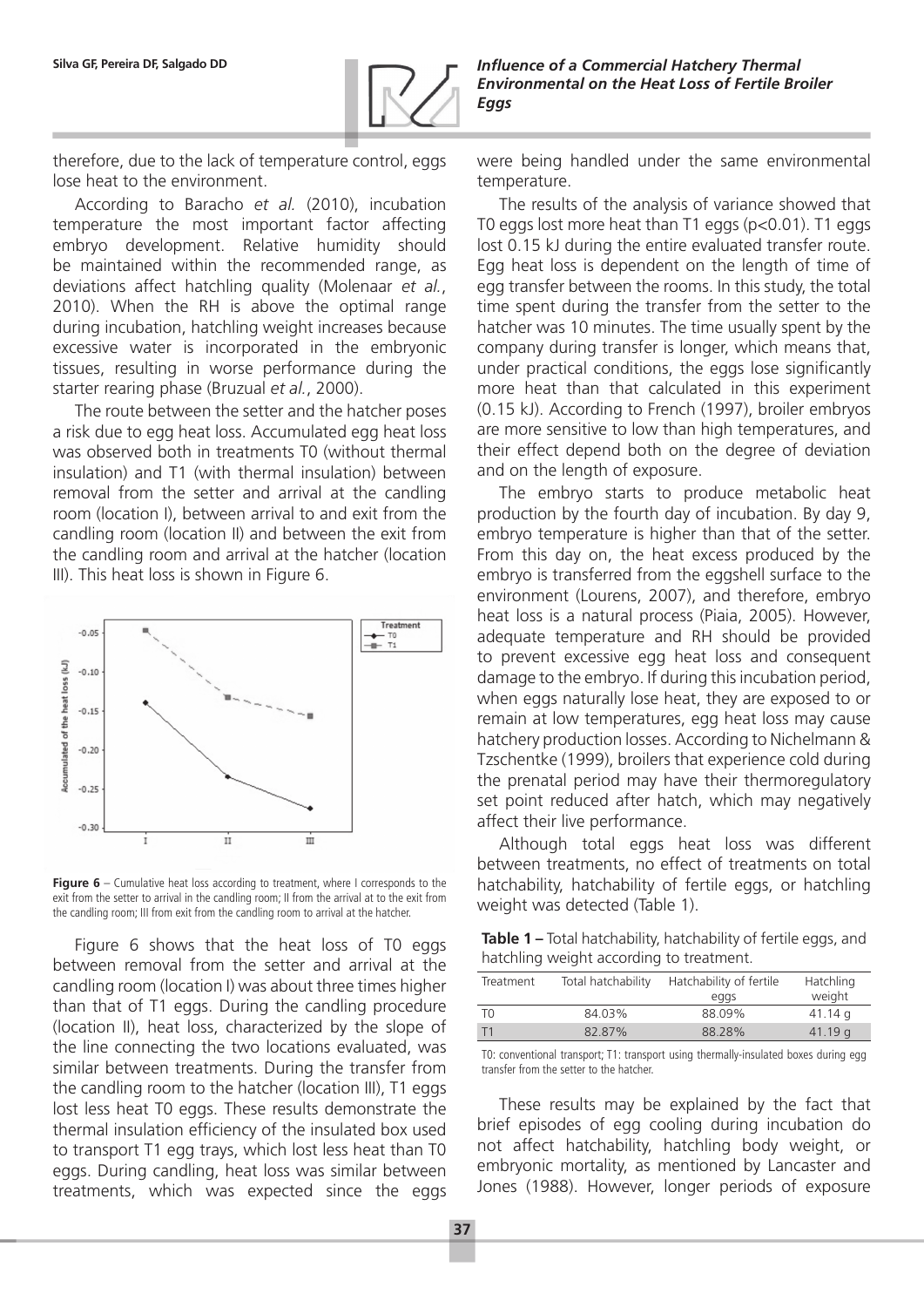

**Silva GF, Pereira DF, Salgado DD** *Influence of a Commercial Hatchery Thermal Environmental on the Heat Loss of Fertile Broiler Eggs*

of eggs to temperatures outside the adequate range may result in hatchery losses. According to Muraroli & Mendes (2003), hatching may be delayed or anticipated when the temperature is outside the acceptable range. Low temperatures delay hatch and increase the incidence of hatchlings with distended abdomen and unhealed navels, and pipped and not hatched embryos (Gustin, 2003). On the other hand, high temperatures anticipate hatch, increasing the number of culls due to dehydration or unhealed navels, dead chicks in the hatcher baskets, and high mortality between 19 and 21 days of incubation.

Baracho *et al.* (2010), evaluating the results of two broiler breeder strains (Cobb and Aviagen) in a commercial hatchery, observed that low incubation temperature and high RH reduced egg hatchability in both strains and increased the incidence of embryo abnormalities, embryo malposition, and low-quality chicks. Low temperature increased the incidence of pipped eggs with live and dead Aviagen chicks, where as embryo mortality Cobb eggs between 0-7, 15-18, and 19-21 days of incubation increased.

In order to determine the causes of hatch failure in both treatments, unhatched eggs were submitted to embryo diagnosis.The results are shown in Table 2.

| Treatment                        | T <sub>0</sub> | Τ1       |
|----------------------------------|----------------|----------|
| Infertile eggs                   | 28.98%         | 35.81%   |
| Mortality 0-7 days               | 42.03%         | 35.13%   |
| Mortality 8-18 days              | 0.72%          | 2.70%    |
| Mortality 19-21 days             | 2.17%          | 3.38%    |
| Pipped and alive                 | 5.07%          | 5.40%    |
| Pipped and dead                  | 3.62%          | 1.35%    |
| Cracked eggs at setting          | 2.17%          | $0.00\%$ |
| Cracked eggs at transfer         | 0.72%          | 0.67%    |
| Contaminated eggs                | 1.45%          | 0.67%    |
| Embryo abnormalities             | 3.62%          | 1.35%    |
| Wing malposition at hatch        | 7.24%          | 8.11%    |
| Hemorrhagic embryos              | 0.72%          | $0.00\%$ |
| Head opposite to the air chamber | 1.45%          | 5.40%    |
| Total                            | 100.00%        | 100.00%  |

**Table 2 –** Hatch failure causes according to treatment.

T0: conventional transport; T1: transport using thermally-insulated boxes during egg transfer from the setter to the hatcher.

Table 2 shows that the incidences of all causes of hatch failure were very similar between T0 and T1. Infertility of the incubated eggs and early embryo mortality (0-7 days of incubation) were the main causes of embryo mortality. These results are consistent with the findings of Gigli (2007), who reported that this early mortality was due egg contamination by fungi. Mauldin *et al.* (2007) associated this early embryo

mortality to a circulatory system deficiency of the embryo, which often is not able to supply oxygen to the embryo tissues.Other causes of early embryo mortality are inadequate egg acclimation in the egg preheating room (Wilson, 1991; Schmidt *et al.*, 2002) and incubation in multi-stage setters.This type of setter does not allow temperature regulation as a function of embryo development stage (Gonzales, 2003), and embryos at different development stages require different temperature and humidity levels. Therefore, eggs may be overheated immediately after setting, resulting in embryo death.

Embryo mortality due to wing malposition at hatch was also frequent in both treatments. According to Gustin (2003), this result may be associated with high incubation temperature, while Baracho *et al.* (2010) relate it with the presence of fungi.

The incidence of pipped eggs with live or dead chicks was correlated with air velocity in the setter by Gigli (2007), whoobserved that increasing air velocity in the setter increases the incidence of pipped eggs with live or dead embryos, whereas increasing carbon dioxide concentration is strongly associated with a reduction in the number of pipped eggs with live embryos.

Under the conditions of the present experiment, treatment T1 ensured the thermal insulation of the eggs during transfer, as demonstrated by the lower heat loss recorded compared with T0. Therefore, egg thermal insulation may allow egg heat loss to remain within an acceptable range that does not cause hatchability and hatchling weight losses, particularly during transfer times longer than that used in the present experiment. In addition, efficient means to maintain egg temperature in the candling room should be evaluated, because the greatest egg heat loss was recorded in this room due to the long exposure of the eggs to inadequate environmental temperature during handling.

# CONCLUSIONS

The corridor between the setter and the candling room, the candling room, and the corridor between this room and the hatcher are considered as critical control points for egg heat loss during transfer because both their temperature and relative humidity remained outside the recommended range during the entire experimental period. Egg thermal insulation during a 10-min transfer time reduced egg heat loss; however, it did not affect total hatchability, hatchability of fertile eggs, or hatchling weight.